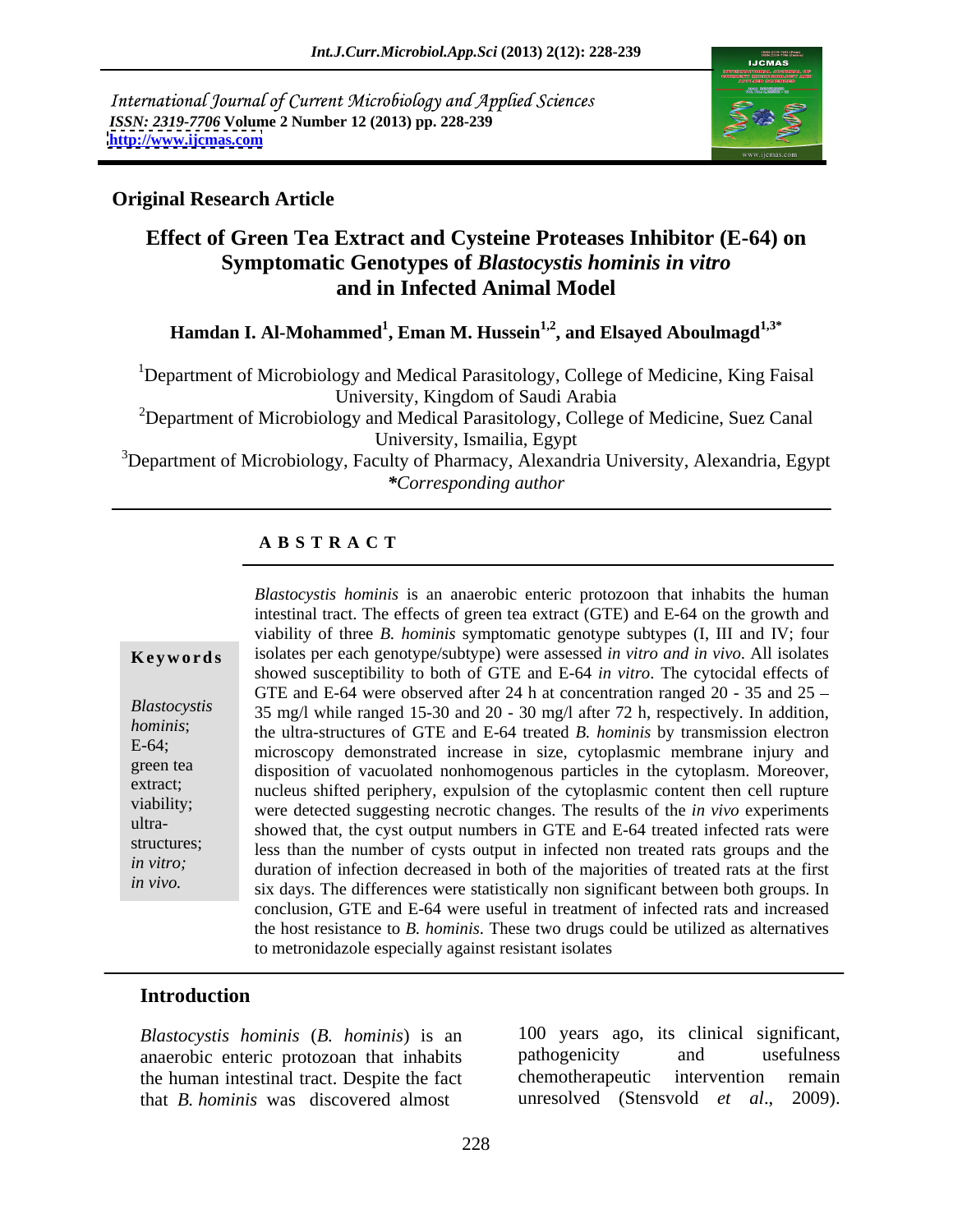Several studies have linked *B. hominis* Cysteine proteases are essential for life with various gastrointestinal and extra-cycle and pathogenicity of many parasites intestinal symptoms including diarrhea (Sajid and McKerrow 2002).E-64 (*N*-[*N* and abdominal pain in both (L-3-*trans*-carboxyoxirane-2-carbonyl)-Limmunocompetant and immune leucyl-agmatine), a broad spectrum compromized hosts (Cirioni *et al*., 1999), cysteine protease inhibitor, has been irritable bowel syndrome (Hussein *et al.*, <br>2008), chronic urticaria (Hameed *et al.*, due its potent inhibitory activity, stability<br>2011) and palmoplantar pruritus (Kick *et* and permeability into cells and tissues *al*., 2002). Moreover, the causative (Powers *et al*., 2002).In addition, many relation between *B. hominis* and cancer studies showed that, E-64 inhibited the colon was proved *in vitro* cell lines growth of different parasites in some (Chandramathi *et al*., 2010) and biological experimental studies such as experimentally *in vivo* (Hussein *et al.*, fascioliasis (Alacala-Canto *et al.*, 2006), 2008). Previous genetic analysis of *B*. amoebiasis (Olivos-Garcia *et al.*, 2004) *hominis* showed that certain subtypes were predominant among symptomatic, others were among asymptomatic and some of The use of medicinal plants by people in them sharing between symptomatic and developing countries is popular because asymptomatic (Hussein *et al*., 2008; these products are safe, widely available at

The pathogenicity of *B. hominis* includes increasing epithelial permeability, medicinal plants against *B. hominis in* inducing apoptosis of host intestinal vitro and they found that the epithelial cells and disruption of epithelial barrier function (Puthia *et al*., 2006; Acacia catechu resin and Quercus Hussein *et al.*, 2008), modulation of infectoria nut gall showed highest activity. immune response and cytokine release from colonic epithelial cells (Puthia *et al*., constitute epigallocatechingallate have a<br>2008). Recently, oxidative damage in rats several effects such as inhibition of inoculated with human *B. hominis* was proteases and proteasome function, antireported (Chandramathi *et al*., 2009). inflammatory, cell cycle regulation, tumor Although metronidazole (MTZ) is the drug of choice to treat *B. hominis* infection, up derived free radicals beside the anti to 40% resistance to such antimicrobial apoptotic effect on tumor cells (Tobi *et al.*, agent was recorded (Haresh *et al*., 1999; apoptotic effect on tumor cells (Tobi *et al*., 2002; Buttemeyer *et al*., 2003). Recently, Yakoob *et al*., 2004). Moreover, MTZ was anti adhesive effects of green tea extract associated with cancer and undesirable (GTE) has been detected against many secondary effects (Sangster *et al*., 2002). pathogens (Lee *et al*., 2009). Although Recently extensive variations in drug many studies reported the inhibitory sensitivities among two *B. hominis* subtypes 4 and 7 were recently published limited reports investigated its effect by Mirza *et al* (2011). Therefore, seeking out of novel effective agents is urgently required.

leucyl]-agmatine)*,* a broad spectrum proposed as a possible therapeutic agent due its potent inhibitory activity, stability and permeability into cells and tissues fascioliasis (Alacala-Canto *et al*., 2006), amoebiasis (Olivos-Garcia *et al*., 2004) and giardiasis (Hussein *et al*., 2009).

Stensvold *et al.*, 2009). low cost and easy access as reported by Sawangjaroen and Sawangjaroen (2005) who tested five anti-diarrheic Thai *vitro* and they found that the dichloromethane and methanol extracts of The green tea polyphenols and its constitute epigallocatechingallate have a several effects such as inhibition of invasion and to reducction oxygen effects of GTE on bacteria and viruses, limited reports investigated its effect on parasites (Karori *et al*., 2008; Sharma *et al*., 2007; Hellmann *et al*., 2010).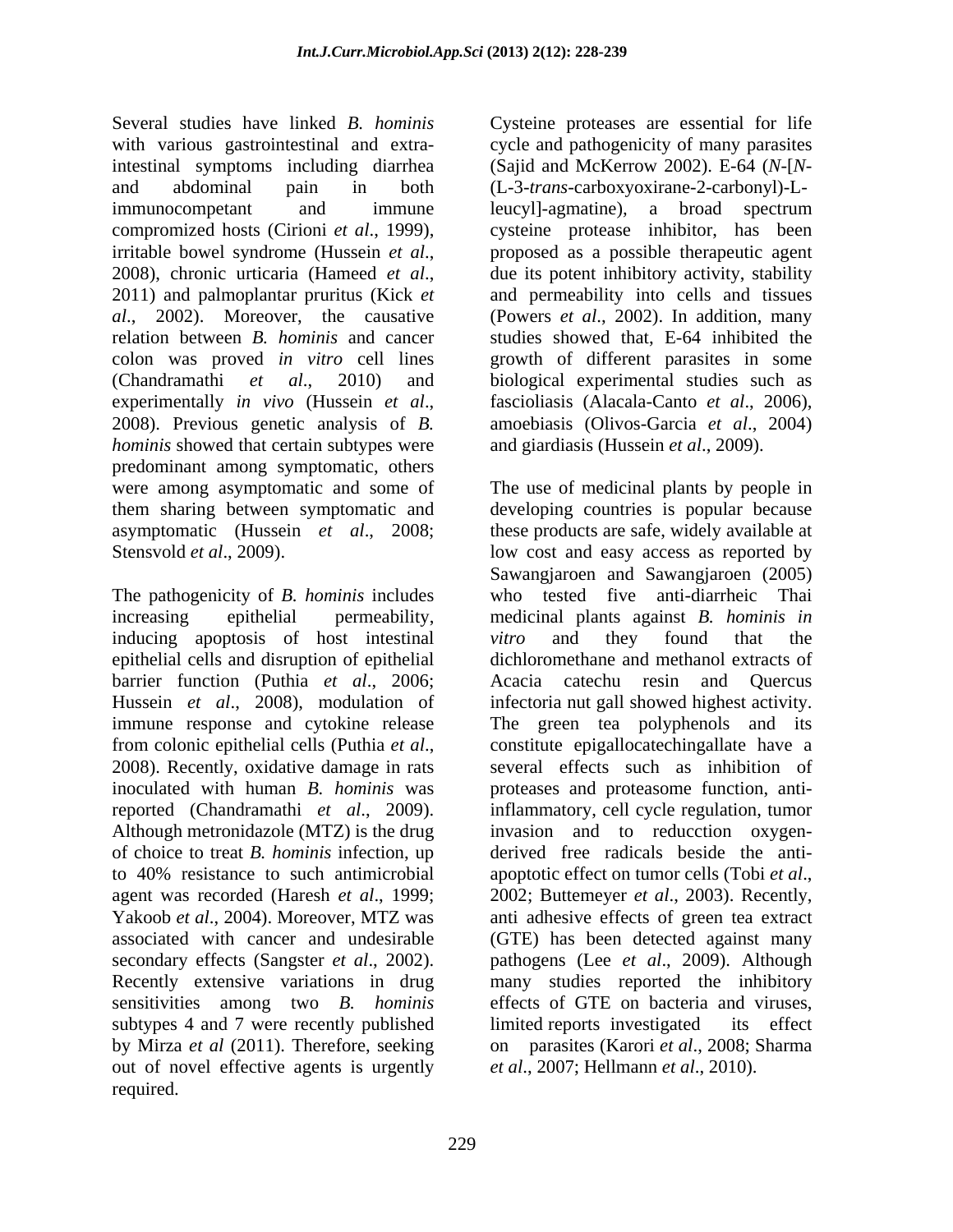*B. hominis* were obtained from fecal samples of 12 gastrointestinal negative control group included *B.*  symptomatic patients and negative for *hominis* inoculated free Jones' medium.<br>
others organisms and their genotype GTE was used at the following others organisms and their genotype subtypes were previously identified in our laboratory (Hussein *et al*., 2008) to subtype I, III and IV. Metronidazole (MTZ) resistance isolates were considered when the dose 10 mg/l had no effect on *B. hominis* (Haresh *et al*., 1999). According to MTZ susceptibility/resistance, one isolate per each genotype/subtype showed resistance and the other nine isolates showed different degrees of *B. hominis* which was evaluated using susceptibilities with cytocidal effects ranged from 12.5 - 100 mg/l after 24 h and

Aqueous Chinese green tea (Twinings, UK) extract was prepared according to Aboulmagd *et al*., 2011.

# **growth and viability of** *B. hominis*

Each stool sample containing *B. hominis* without rice starch and supplemented with  $50\%$  and 90% reduction in viable *B*. and monitored daily for 96 hours by light each time point was determined from the microscopy after incubation of culture tubes at  $37^{\circ}$ C with 5% CO<sub>2</sub>. Cultures were representative time culture tables.

The aim of the current study was to assess considered suitable for drug testing when the effect of GTE and E-64 on twelve *B. hominis* number/ml exceeded 1x10 isolates of three *B. hominis* symptomatic vacuolar forms. According to the method genotype subtypes (I, III and IV) *in vitro* of Vdovenko and Williams (2000), GTE and in infected rats. and E-64 were tested against twelve **Materials and Methods** Each experiment included different drug 3 similar experiments' groups (one/isolate). concentrations subgroups.

**Sources of human clinical isolates**<br> **Each**<br> **Each**<br> **Each**<br> **Each**<br> **Each**<br> **Each**<br> **Each**<br> **Each**<br> **Each**<br> **Each**<br> **Each**<br> **Each**<br> **Each**<br> **EAL** Each experiment subgroup was represented by 3 cultures tubes. Beside *hominis* inoculated free Jones' medium. GTE was used at the following concentrations: 5, 10, 15, 20, 25, 30 and 35 mg/l while E-64 was used at 10, 15, 20, 25, 30 and 35 mg/l. The examinations were done after 24 and 72 h. The effect of different drugs on *B. hominis* was determined by detecting the cytostatic and cytocidal effect to all active form (vacuolar or central body) of the *B. hominis* by assessment of the viability of neutral red dye.

6.25 - 50 mg/l after 72 h. The cytostatic effect was considered when Green tea extraction and the comparison to control while the *In vitro* **effect of GTE and E-64 on the vacuolar form** and williams, 2000). The inhibitory and williams and  $\sqrt{2}$ was cultivated in 3 ml of Jones' medium<br>concentrations of the drug that induced a 10% horse serum (Leelayoova *et al.*,  $hominis$  in comparison to control. The 2002). The culture was incubated at  $37^{\circ}$ C number of *B* hominis in each group at <sup>o</sup>C *hominis* in comparison to control. The<br>
number of *B. hominis* in each group at there was a reduction of *B. hominis* count in comparison to control while the cytocidal effect was defined as the lowest concentrations of GTE and E-64 lethal to all the vacuolar forms that were confirmed by no stained organism with neutral red and no growth 72 h later had been confirmed when 100 µl of the samples transplanted into fresh medium (Vdovenko and Williams, 2000). The inhibitory concentrations  $(IC_{50}$  and  $IC_{90})$  for each drug were determined against each isolate genotype/subtype. They represent the concentrations of the drug that induced a 50% and 90% reduction in viable *B. hominis* in comparison to control*.* The each time point was determined from the representative three culture tubes.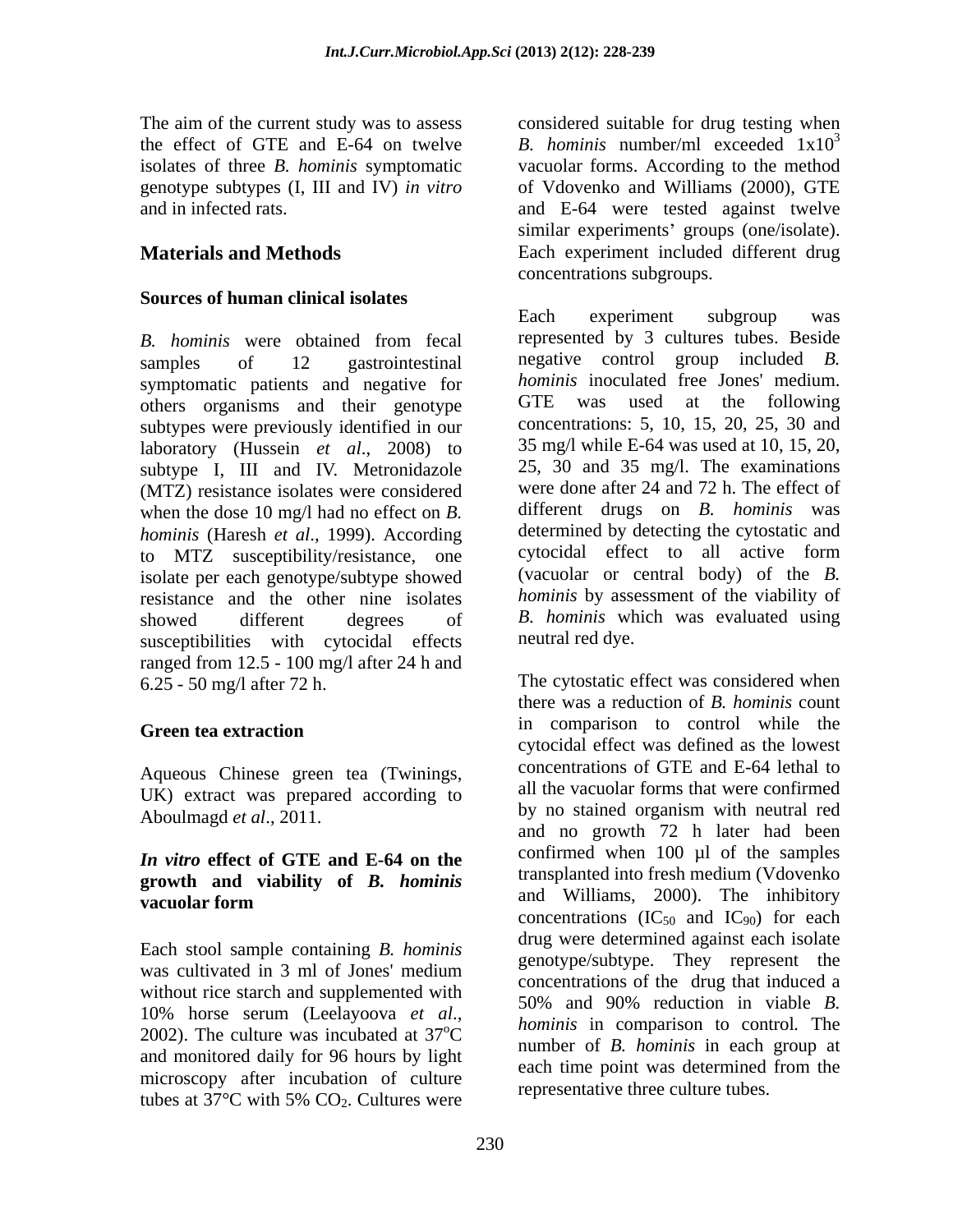The effect of GTE and E-64 at  $IC_{90}$  was water. tested against one isolate of genotype/subtype I. One ml of cultured *B. hominis* vacuolar form was incubated in presence and absence of GTE or E-64 and Quantitative estimation of the intensity of harvested after 24 h according to Nasirudeen *et al* (2004). The cells were infected rats was performed by washed twice in 0.1 M sodium cacodylate examination of their stool samples every buffer (pH 7.2) with 5% sucrose and fixed in each of the following fixatives: 1% Shlim et al (1995). Different B. hominis glutaraldehyde in 0.1 M sodium cacodylate buffer (pH 7.2) for 3 h, followed by two washes in buffer; 2% field. B. *hominis* viability of osmium tetra oxide (OsO4) in 1% potassium ferrocyanide solution for 1 hr and two washes in 0.5 M sodium cacodylate buffer. The cells were Vdovenko and Williams (2000). Negative processed (Moe *et al*., 1996) and Blastocystis fecal samples of rats were examined by Joel 1210 TEM. cultured in the medium of Jones

Thirty six orally infected four-week-old male western rats inoculated with  $4x10<sup>7</sup>$  of  $7 \text{ of }$ of the vacuolar form of *B. hominis* in 4-day old axenic culture were used in each drug tested group according to Yoshikawa *et al*  $IC_{50}$  and  $IC_{90}$  were calculated (2004). In each drug tested they were sub- (concentration of the drug in X-axis and divided into 12 subgroups according to percentage of inhibition in Y-axis) using isolate used (3 rats/each). In addition, one office XP (SDAS) software with linear control group included 3 rats were inoculated by  $4x10^7$  of the vacuolar form test statistical significance for categorical of *B. hominis* on culture medium. The data. P value  $\leq 0.05$  was defined as treatment strategy of GTE was prepared according to Karori *et al* (2008). The tea infusion was prepared by adding 1 L of **Result and Discussion** boiling water to weighted leaves of green tea and extracted for 10 min. After The  $IC_{50}$  and  $IC_{90}$  of GTE and E-64 tested cooling, the aqueous extract was filtered against 12 isolates of *B. hominis* and 10 g/L sucrose were added and given to the rats voluntary instead of water. The IV (four isolates/subtype) were determined animals were investigated before the *in vitro* and the results were depicted in

**Transmission electron microscopy** *in* determine the effect on infection *vitro* study eradication. The dose that was given to the determine the effect on infection animal was 20 g green tea leaves/L of water.

## **Effect of GTE and E-64** *in vivo*

*In vivo* **study** (Leelayoova *et al*., 2002). The culture was infection in stool samples of *B. hominis* infected rats was performed by examination of their stool samples every three days according to the methods of Shlim *et al* (1995). Different *B. hominis* forms were counted in at least 10 fields with estimation of the average/ high power field. *B. hominis* viability of morphological forms in stool samples of infected rats was evaluated using neutral red stain according to the method of supplemented with 10% horse serum negative if the organism was not present until the  $7<sup>th</sup>$  day.

# **Statistical Analysis**

 $IC_{50}$  and  $IC_{90}$  were calculated regression. Chi square tests were used to statistically significant.

# **Result and Discussion**

treatment giving and every three days to Tables 1 and 2. No resistant isolates weregenotype/symptomatic subtypes I, III and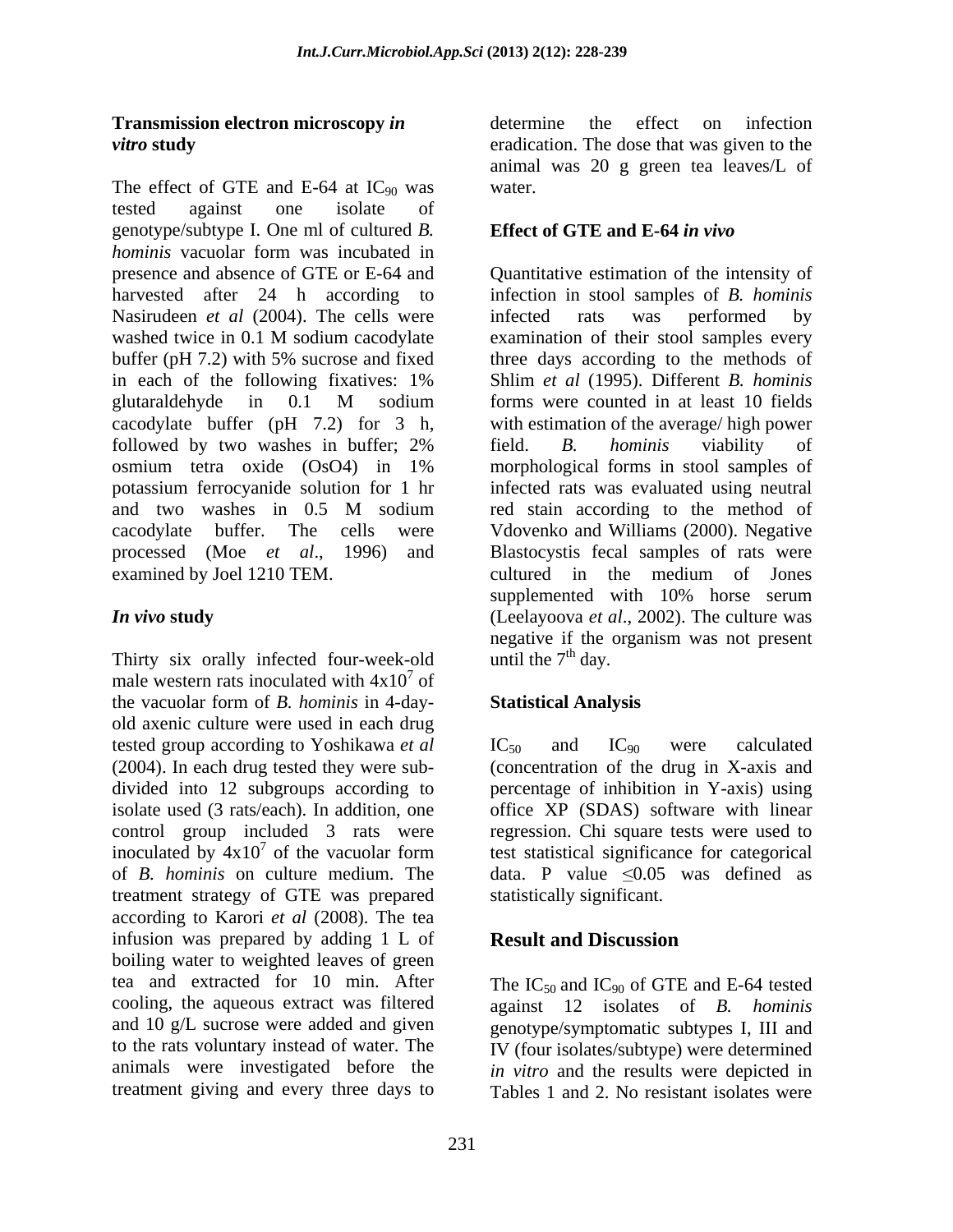GTE inducing the cytocidal effect and ICs isolate (8.3%) was killed with 35 mg/l cell volume (oncosis), cytoplasmic respectively. On the other hand, the IC50 and IC 90 ranged  $10 - 20$  and  $15 - 30$  after 24 h contact while ranged  $5 - 15$  and  $10 -$ 

72 h exposure against genotype/subtype I (one isolate), III (4 isolates) and IV (4

results were summarized in Table 3. The after 6 days. These results are in

Transmission electron microscopy *in vitro* study of one *B. hominis* isolate

detected. The highest concentrations of (genotype/subtype I) cultured in normal were detected among isolates of *hominis* morphology (Figure 1). GTE genotype/subtypes I, three isolates (25%) induced necrotic cell death that is were killed with 30 mg/l while the one morphologically characterized by a gain in (Table 1). Two and three isolates (16.7% and 25%) in genotype/subtype III and IV vacuolated nonhomogenous particles in had cytocidal doses 25 and 20 mg/l at 24 the cytoplasm, nucleus shifted periphery, and 72 h, respectively. The other two and expulsion of the cytoplasmic content then one isolates (16.7% and 8.3%) of cell rupture were detected suggestive genotype/subtype III and IV had cytocidal necrotic changes (Figure 2, A-H). Same doses 20 and 15 mg/l at 24 h and 72 h, pattern of necrosis was demonstrated in growth medium showed classical *B.*  cell volume (oncosis), cytoplasmic membrane injury and disposition of presence of E-64 (data not shown).

25 mg/l after 72 h, respectively. antibiotics, anticancer drugs, proteases As shown in Table 2, the highest derivatives of natural compounds (Schafer concentration of E-64 inducing cytocidal and Wink 2009). Although several reports effect (35 mg/l) was recorded against identified many plant extracts that are genotype/subtypes I after 24 h while the effective against the common intestinal lowest concentration (20 mg/l) was protozoa such as *Giardia* and *Entamoeba* demonstrated against genotype/subtype I (Puthia *et al*., 2006), to the best knowledge and III by 72 h. On the other hand, the of the authors, the effect of such plant lowest IC<sub>50</sub> (10 mg/l) was recorded after extracts (especially green tea extract) on *B*. Currently most medications including inhibitors and drugs against parasites are *hominis*, was not assessed before.

isolates). The IC90 ranged from 15 mg/l In the current study, all *B. hominis* isolates (against 5 isolates after 72 h) to 25 mg/l were susceptible to both GTE and E-64, (against 7 isolates after 24 h) as mentioned although three of these isolates showed in Table 2. resistance to metronidazole. GTE showed The ability of GTE and E-64 to eradicate especially after 72 h (15 mg/l). In addition, *B. hominis* was evaluated in *vivo* and the most isolates were completely eradicated majority of *B. hominis* infection (11 out of accordance with the previously published 12; 91.7%) was eradicated after 6 days studies which showed an inhibitory effect while one isolate was eradicated after 9 of GTE on haemoparasites *Plasmodium* days. Comparable results were recorded and *Trypanosomes* (Sharma *et al*., 2007; after administration of E-64. The Hellmann *et al*., 2010). In addition, several differences were statistically non investigators identified the inhibitory significant between both groups. effects of green tea alone in some bacteria cytocidal effects at low concentration after 6 days. These results are in (Lee *et al*., 2009) such as the inhibition of the membrane bound ATPase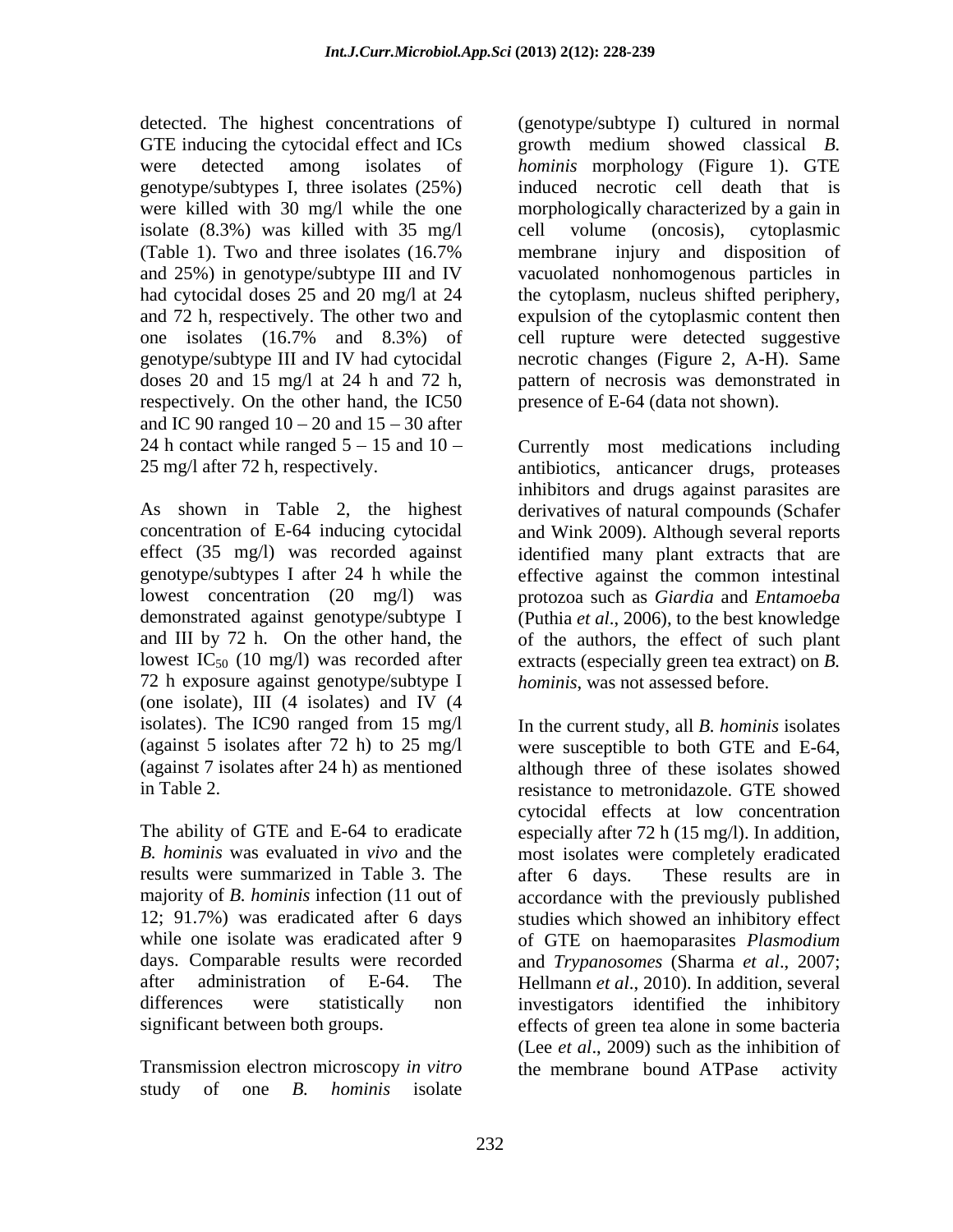| Genotype/ | Isolates ( $n = 12$ ) |            | Cytocidal                   |     | $IC_{50}$ | $T\cap$<br>$1C_{90}$ |                  |
|-----------|-----------------------|------------|-----------------------------|-----|-----------|----------------------|------------------|
| subtypes  | No. $(\%)$            | 24h        | 72 h                        | 24h | 72 h      | 24h                  | 72 h             |
|           | 1(8.3)                | 35         | $30^{\circ}$                |     | 15        | $30^{\circ}$         | 25               |
|           | 3(25)                 | 30<br>- JU | $\sim$ $\sim$<br>$\angle$ J |     | 10        | ں ک                  | 20               |
| III       | 2(16.7)               | 25         |                             |     |           |                      | 15 <sup>15</sup> |
| IV        | 3(25)                 | ں کے       | $\angle U$                  |     | 10        | 20                   |                  |
| $\rm III$ | 2(16.7)               |            |                             |     |           |                      |                  |
| IV        | 1(8.3)                | 20         | 15                          |     |           |                      | 10               |

**Table.1** Effect of different doses of GTE (10, 15, 20, 25, 30 and 35 mg/l) on the tested isolates after 24 and 72 h exposure

**Table.2** Effect of different doses of E-64 (10, 15, 20, 25, 30 and 35 mg/l) on the tested isolates after 24 and 72 h exposure

| Genotype/               | Isolates ( $n = 12$ ) | Cytocidal                           |              | エレ へい |      | $\mathbf{r}$        |      |  |
|-------------------------|-----------------------|-------------------------------------|--------------|-------|------|---------------------|------|--|
| subtypes                | No. $(\%)$            | 24 h                                | 72 h         | 24h   | 72 h | 24 h                | 72 h |  |
|                         | 2(16.7)               | $\sim$ $\sim$<br>$\rightarrow$<br>ຼ | $30^{\circ}$ |       | 15   | $\sim$ $\sim$<br>ر_ | 20   |  |
|                         | 2(16.7)               | $\sim$                              |              |       | 10   | $\sim$ $\sim$       | 20   |  |
| $\mathbf{I} \mathbf{V}$ | 3(25)                 |                                     | ر ب          |       |      | ر_                  |      |  |
| III                     | 4(33.3)               | $\sim$ $\sim$                       | $\Omega$     | - -   |      |                     |      |  |
| $\mathbf{I}$            | (8.3)                 | ب ک                                 | $\angle U$   |       | 10   | 20                  | 15   |  |

**Table.3** Comparisons between the days of infection eradication of *B. hominis* symptomatic genotypes subtypes among GTE and E-64 treated infected rats groups

| Days of infection | Genotype       | <b>GTE</b>     |               | $E-64$         |                 |
|-------------------|----------------|----------------|---------------|----------------|-----------------|
| eradication       | subtypes       | No. $(n = 12)$ | $\frac{9}{6}$ | No. $(n = 12)$ |                 |
|                   |                |                | 8.3           |                |                 |
|                   | $\mathbf{III}$ |                | 16.7          |                | $\sim$ $\sim$   |
| Day 3             | IV             |                | $\cap$        |                | $\Delta$ $\sim$ |
|                   | Total          |                |               |                | 58.3            |
|                   |                |                | 16.7          |                | 16.7            |
|                   | III            |                | 16.7          |                |                 |
| Day 6             | IV             |                | 8.3           |                | 8.3             |
|                   | Total          |                | 41.7          |                | 33.4            |
|                   |                |                | $\Omega$      |                |                 |
|                   |                |                |               |                |                 |
| Day 9             | $\mathbf{IV}$  |                |               |                |                 |
|                   | Total          |                |               |                |                 |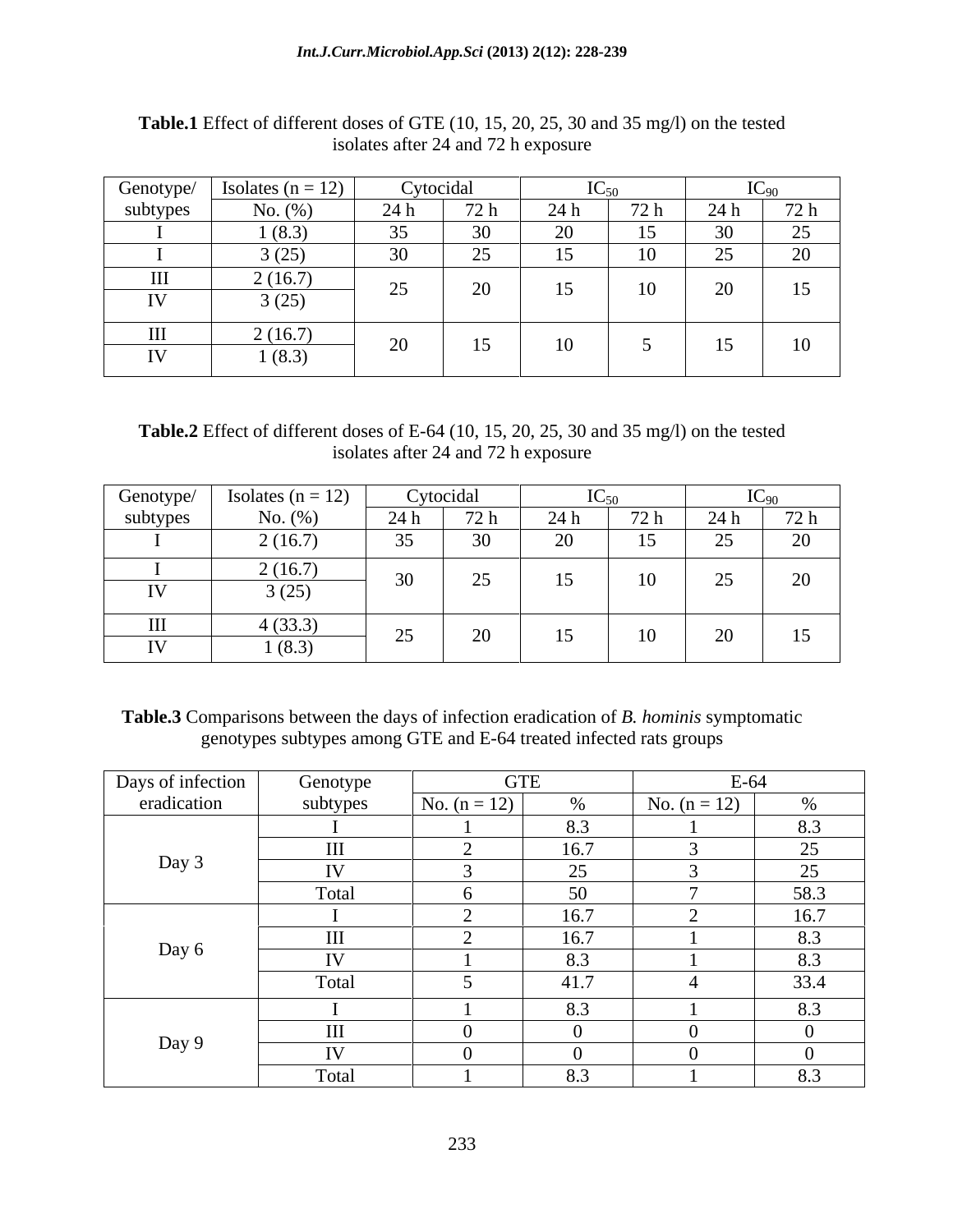**Figure.1** Morphology of *B. hominis* grown in normal growth medium. A, Characteristic nuclear (N) morphology, a crescent band of electron-opaque material at one pole; B, Mitochondrion (M) organelles varied in number, containing low numbers of sacculations and central vacuole (CV) of *Blastocystis* vacuolar form, bar = 1µm.





significantly at concentrations of more *monocytogenes* and *E. coli* O157:H7, respectively (Sivarooban *et al*., 2008) and inhibitory effects against *Staphylococcus*  organism inducing shape change, cells (Tobi et al., 2002; Buttemeyer et al., aggregation of vesicles and causing 2003). In addition, green tea has anti vesicles (Tamba *et al*., 2007; Sun *et al*., 2009).

than 2 and 6 mg/ml in *Listeria*  In the current study, significant eradication streptococcal oral infection (Hassani *et al.*, infected rats. This effect may be due to 2008). In addition, GTE in combination green tea polyphenols and its constitute with others antibiotics had an synergistic epigallocate chingallate that have several *aureus* (Peng *et al*., 2010, Aboulmagd *et*  proteasome function, anti-inflammatory, *al*., 2011). The explanation of these results cell cycle regulation, tumor invasion and may be due to the ability of GTE to to reduce oxygen-derived free radicals penetrate the cell membrane of the beside the anti apoptotic effect on tumor bursting through a large hole, separation of adhesive effect against many pathogens the plasma membrane and then killing of (Lee *et al*., 2009). Moreover, Monbet *et al* the organisms (Tamba and Yamazaki, (2010) proved that GTE increase the 2005). This mechanism referred to tea production of IgA and consequently, it can catechins that bound to the lipid bi-layers decrease the contact-independed apoptosis causing aggregation of lipid vesicles and and disrupt barrier function produced by leaked contents from a suspension of *Blastocystis* as shown by Puthia *et al* inhibitory effect of GTE on trypanosomes. of *B. hominis* was recorded after administration of GTE for treatment of infected rats. This effect may be due to green tea polyphenols and its constitute effects such as inhibition of proteases and cells (Tobi *et al*., 2002; Buttemeyer *et al*., 2003). In addition, green tea has anti (2006).

Very limited data are available regarding isolates was clear and its activity either *in*  the effect of GTE in infected animal *vitro* (cytocidal effect, IC50 and IC90) or models. Karori *et al* (2008) confirmed the *in vivo* ( days required for infection The inhibitory effect of E-64 against tested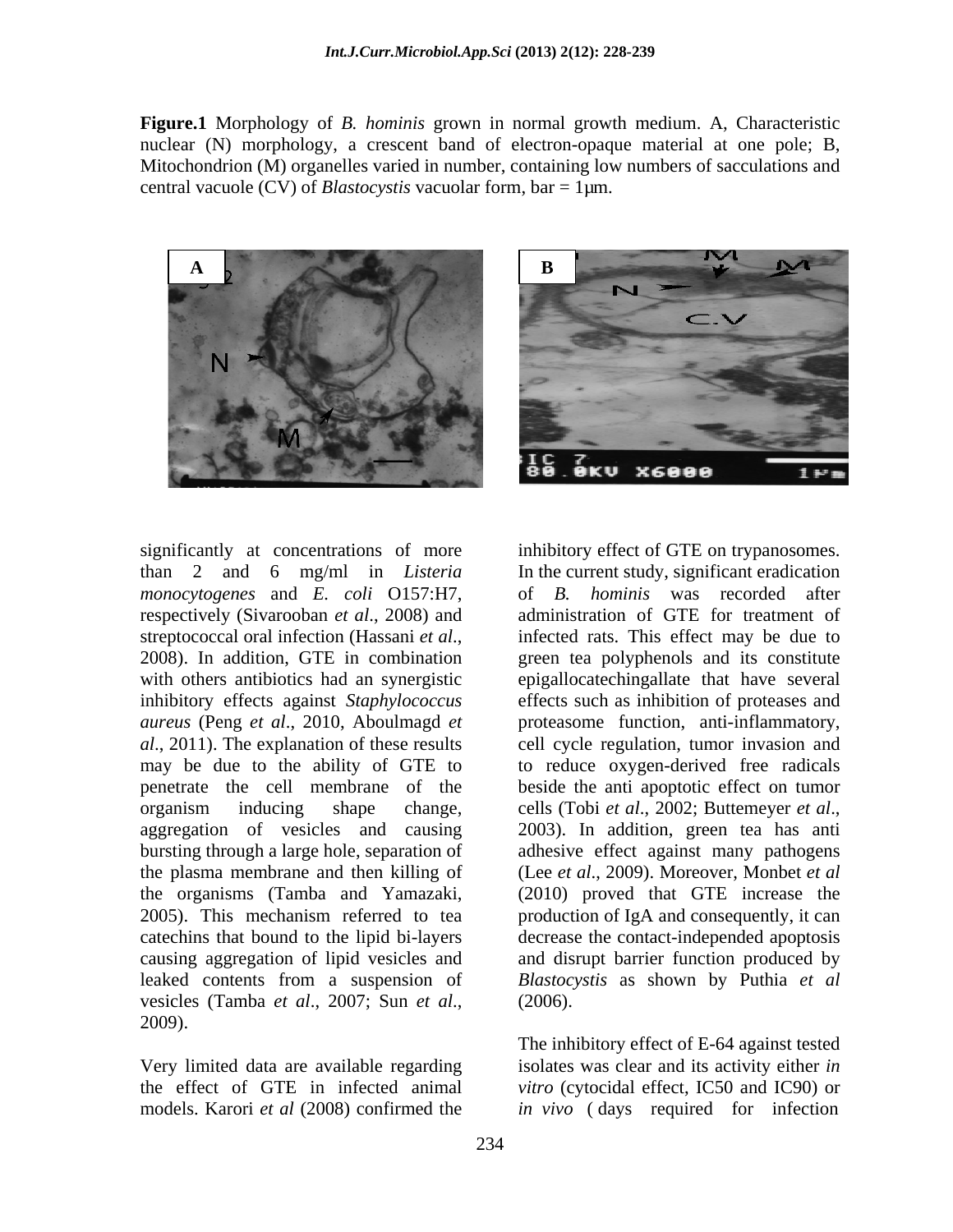**Figure.2** Effect of GTE on the morphology of *B. hominis*. A and B, normal nucleus (N) and mitochondria (M) and compressed of central vacuoles (CV), C, shape change and increase in size; D, aggregation of vesicles (V); E, separation of the plasma membrane (white arrows); F, injury of cell membrane (white arrow); G, bursting through a large hole (black arrows); F, killing of the organisms (black arrow);  $bar = 1 \mu m$ .

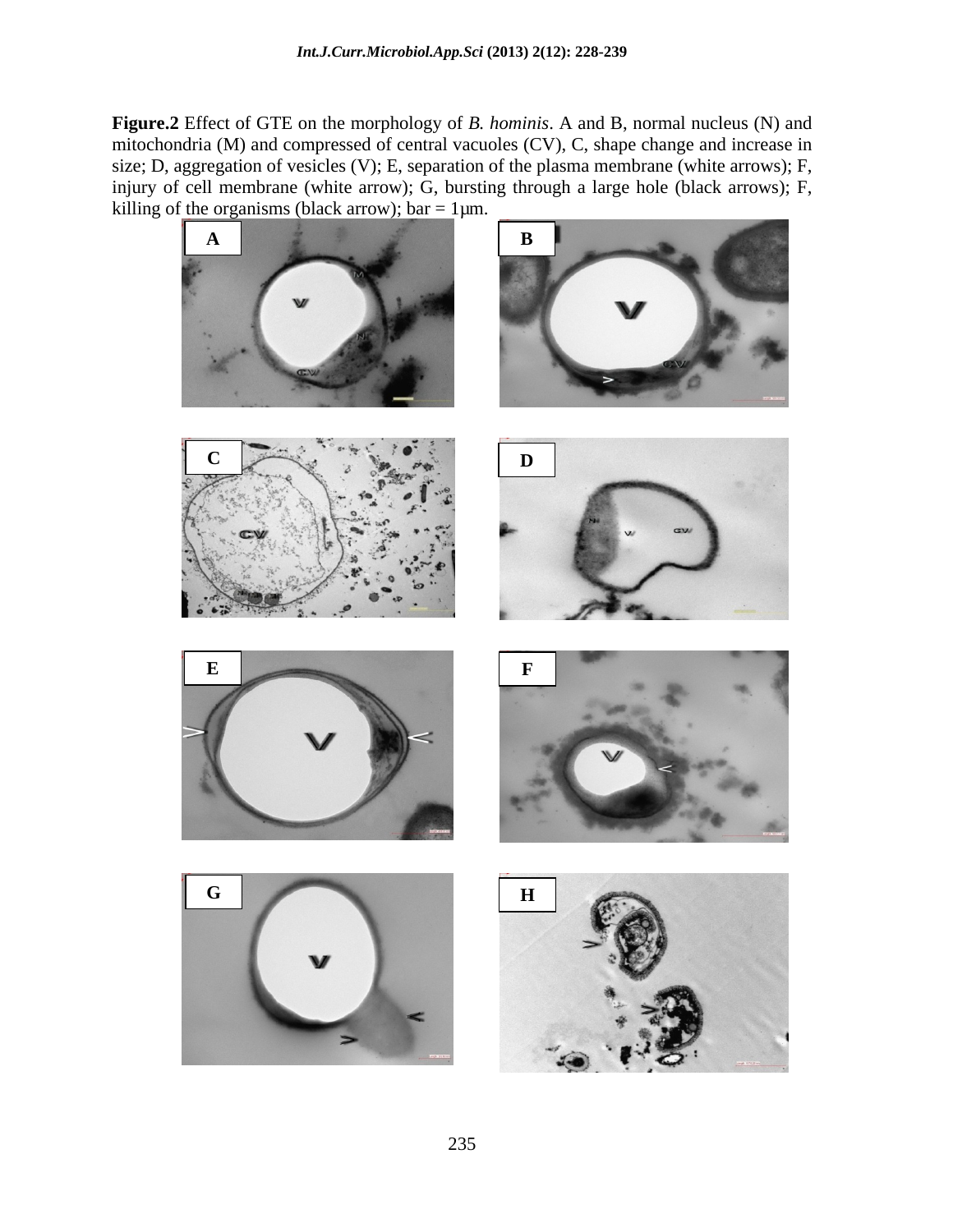eradication) was comparable to that of intracellular contents and plasma green tea extract. The inhibitory effect of membrane permeabilization. On the E-64 is mediated by inhibition of cysteine contrary, apoptosis as a specific *B. hominis* survival and colonization in the of the cellular volume (pyknosis), human gut. To the best of the authors' chromatin condensation nuclear regarding the *in vitro* or *in vivo* activity of infection was emphasized by Zangger *et al* these results TEM images showed that all (2002) who proved that E-64 induces tested isolates treated with 5% tea extract trophozoites injected into the portal vein of hamsters receiving a maintaining dose of E-64 failed to cause damage and rapidly

morphology which is a crescent band of cysteine proteases play important electron-opaque material at one pole. (oncosis), swelling of organelles, plasma

protease secreted by *B. hominis* which morphological aspect of cell death breaks up IgA antibody allowing includes rounding up of the cell, reduction knowledge, no reports are available fragmentation, plasma membrane blebbing E-64 against *B. hominis*. On the other modifications of cytoplasmic organelles hand, the effect of E-64 on some protozoa (Kroemer *et al*., 2009). In agreement of death of *Leishmania in vitro*. In addition, were injured or killed by the rupture of Hussein *et al* (2009) showed that, in cell membranes and non-homogeneous *Giardia intestinalis* infected mice and E- disposition of cytoplasmic materials in a 64 treated, cysts output numbers were less cell and cellkilling was accompanied by than the number of cysts output in infected depletion in the ATP pools of the cells due non treated mice. In addition, the to cellular cytoplasmic leakage, indicating histopathological changes, the number of that the bactericidal activity of GTE infected mice and duration of infection results from damage of the cytoplasmic decreased in E-64 treated mice than in non membrane (Sivarooban *et al*., 2008). In treated. Moreover, Olivos-Garcia *et al* contrast, metronidazole induced apoptosis (2004) reported that *Entamoeba histolytica*  (programmed cell death, PCD) as shown eliminated. E-64 may be emphasized that the In the present study, TEM *in vitro* study showed that, GTE and E-64 induced Hameed and Hassanin (2011) reported that necrotic cell death. The TEM of the proteases were recognized in symptomatic normal form of *B. hominis* (Fig. 1-2) and asymptomatic patients infected with showed a characteristic nuclear *B. hominis* genetic subtype 3. In addition, Mitochondrion-like organelles were cell cycle regulation (DNA replication and present containing low numbers of mitosis) to host-pathogen interactions sacculate or tubular cristae. These (Concha *et al*., 2005) and the central abnormal findings were in agreement with vacuole of *Blastocystis* is a reservoir for the Nomenclature Committee on Cell cysteine proteases (Puthia *et al*., 2008). Death (NCCD), that describe the term Both of the green tea components necrotic cell death morphologically (polyphenols and its constitute characterized by a gain in cell volume epigallocatechingallate) and E-64 have membrane rupture and subsequent loss of proteasome function (Tobi *et al*., 2002; membrane permeabilization. On the contrary, apoptosis as a specific of the cellular volume (pyknosis), chromatin condensation nuclear and little or no ultrastructural these results TEM images showed that all tested isolates treated with 5% tea extract by Nasirudeen *et al.,* (2004). The explanation of these controversies between the effects of MTZ and both of GTE and mechanisms of action of GTE and E-64 on living cells were similar. Recently Abdel proteases were recognized in symptomatic cysteine proteases play important functional roles in parasites ranging from Both of the green tea components (polyphenols and its constitute inhibitory effect on proteases and

intracellular contents and plasma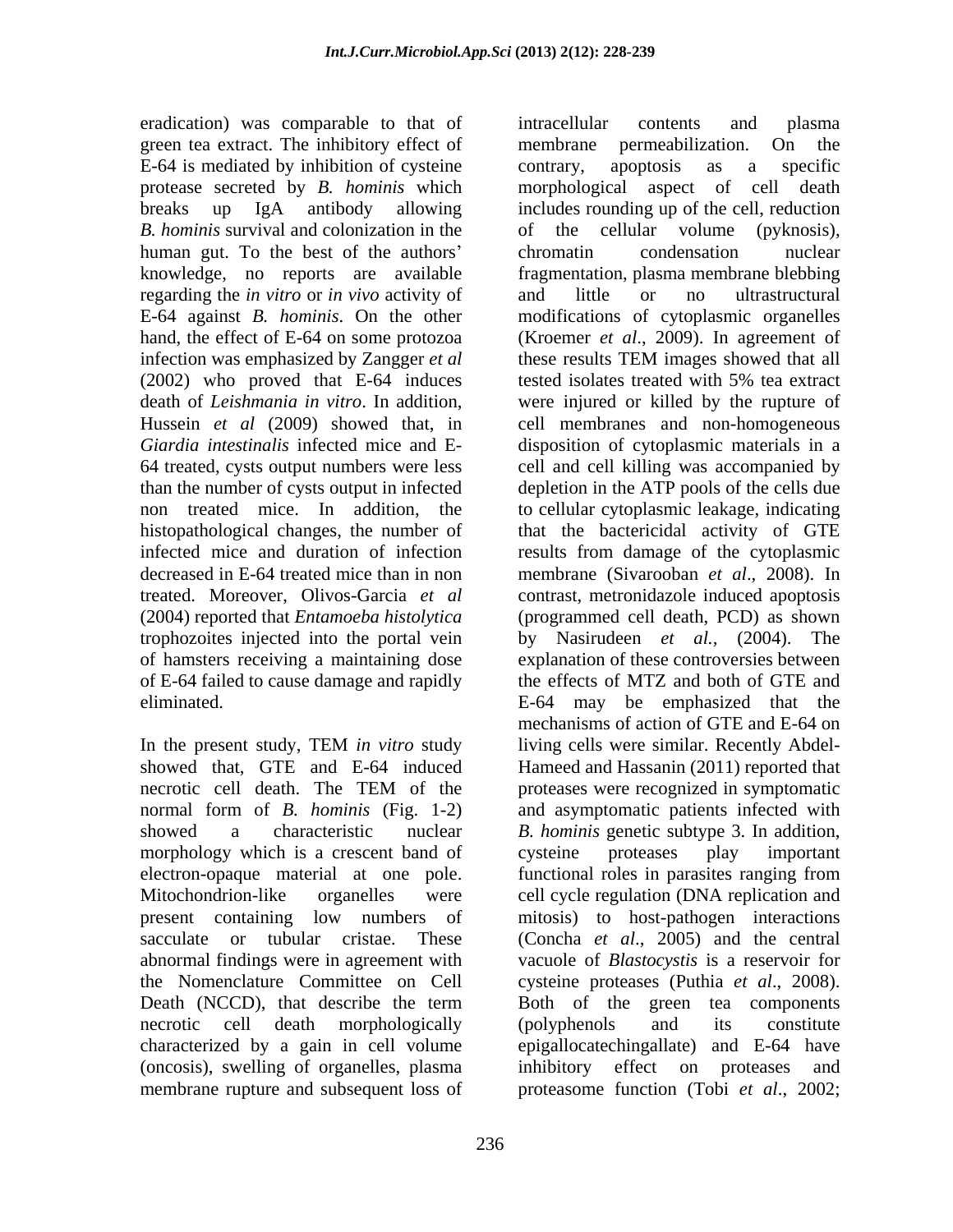Buttemeyer *et al*., 2003; Mirza and Tan 2009). These may be the main postantibiotic effect of green tea extract mechanisms of action of both GTE and E- 64, in addition to the effect of GTE on the  $\frac{Staphy}{3.89-96}$ lipid bilayer which may explain the *B. hominis* abnormal ultrastructures identified (Tamba *et al*., 2007; Sun *et al*., 2009). Some studies emphasized that cysteine proteases has a positive role in inducing PCD (Jimenez-Ruiz *et al*., 2010). This may explain the presence of necrotic death 98:438-442. instead of PCD in *B. hominis in vitro* Buttemeyer, R., A. Philipp, L. Schlenzka, J.W. treated with GTE and E-64 in the present study. Moreover, the intra-species and inter-species variability in cysteine decrease tree oxygen radicals in the protease among *B. hominis* isolates may explain these differences in ICs doses among different genotype/subtypes (Mirza<br>U. 2010. Solubilized antigen of and Tan, 2009) especially the highest ICs of the genotype/subtype I which is the of human most pathogenic in comparison with the subtypes III and IV (Hussein *et al*., 2008). Futures or al.,  $\Delta$ 2013, Microsoft and Tan 1940 S. 2011. Synergism and Tan 1940 S. 2011. Synergism and Tan 1940 S. 2011. Synergism and Tan 1940 S. 2011. The main space of the synergism and the synergism and the synergism

In conclusion, GTE and E-64 showed a High levels of oxidative stress in rats no equal the respective free test in the stress in the stress of the stress in the stress in the stress stress in the stress in the stress in the good therapeutic effect either *in vitro* or *in* infected with *Blastocy*<br>wive against *B* hominic human infection Parasitology. 137:605-611. *vivo* against *B. hominis* human infection. These finding revealed that these two drugs are attractive therapeutic options for treatment of infections caused by MTZ resistant pathogens. Further studies are warranted to assess the clinical outcomes Concha, C., A. Monardes, Y. Even, V. Morin,

The authors are grateful for financial support by the deanship of scientific researches of King Faisal University.

- Abdel-Hameed, D.M. and Hassanin O.M. 2011. Proteaese activity of *Blastocystis hominis* subtype3 in symptomatic and asymptomatic patients. Parasitol Res. Trop. Med. Int. Health. 4:274-277.<br>109:321-327 Hassani, A.S., N. Amirmozafari.
- 

and imipenem against methicillin-resistant *Staphylococcus aureus*. Microbiol. J. 3:89-96.

- Alacala-Canto, Y., F. Ibarra-Velarde, H. Sumano-Lopez, J. Garcia-Mora and Alberti-Navarro A. 2006. Dose-response inhibition of proteolytic activity by a cysteine protease inhibitor in a murine model of fasciolosis. Parasitol. Res. 98:438-442.
- Mall and Beeissenhirtz, M. 2003. Epigallocatechingallate can significantly decrease free oxygen radicals in the reperfusion injury *in vivo*. Transplantation Proc. 35:3116-3120.
- Chandramathi, S., K. Suresh and Kuppusamy, U. 2010. Solubilized antigen of Blastocystis hominis facilitates the growth colorectal cancer cells, HCT116. Parasitol. Res. 106(4):941-945.
- Chandramathi, S., K. Suresh, S. Shuba, A. Mahmood and Kuppusamy, U.R. 2009. High levels of oxidative stress in rats infected with *Blastocystis hominis*. Parasitology. 137:605-611.
- Cirioni, O., A. Giacometti, D. Drenaggi, F. Ancarani and Scalise, G. 1999. Prevalence and clinical relevance of *Blastocystis hominis* in diverse patient cohorts. Eur .J. Epidemiol. 15:389-393.
- of such combinations. M. Puchi, M. Imschenezky and Geneviere, **Acknowledgement**  activity disturbs DNA replication and A.M. 2005. Inhibition of cysteine protease prevents mitosis in the early mitotic cell cycles of sea urchin embryos. J. Cell Physiol. 204:693-703.
- **References** *Blastocystis hominis* genetic subtypes and Hameed, D.M.A., O.M. Hassanin and Zuel- Fakkar, N. 2011. Association of urticaria. Parasitol. Res. 108:553-560.
	- Haresh, K., K. Suresh, A.K. Anuar and Saminathan, S. 1999. Isolate resistance of *Blastocystis hominis* to metronidazole. Trop. Med. Int. Health. 4:274-277.
	- 109:321-327. Hassani, A.S., N. Amirmozafari, N. Ordouzadeh, K. Hamdi, R. Nazari and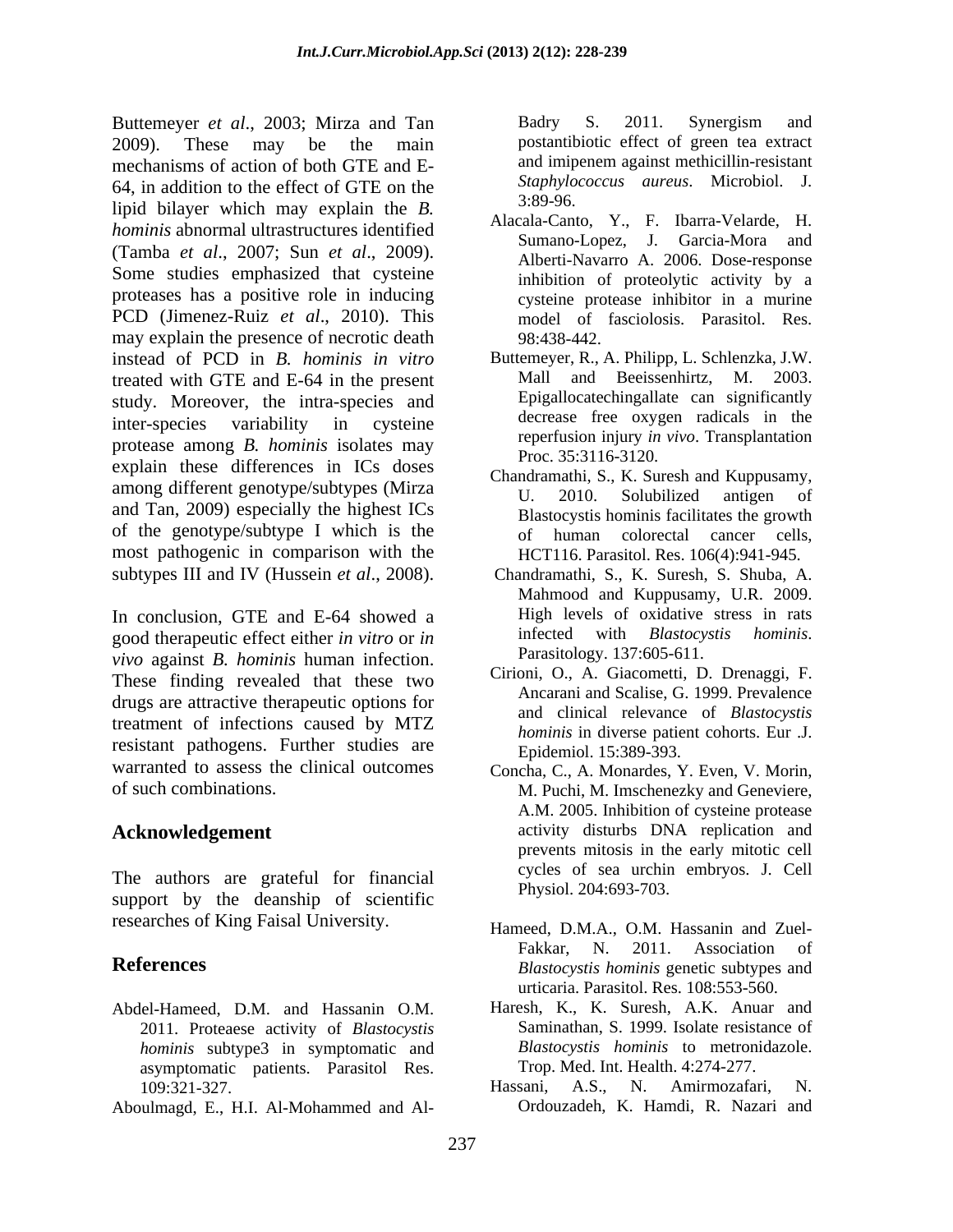vitro. Pak. J. Biol. Sci. 11(10):1336-1341.

- survival and motility. PLoS ONE.
- Hussein, E.M., H.A. Dawood, A.M. Salem
- Hussein, E.M., A.M. Hussein, M.M. Eida and 82(5):439-444. variability of different genotypes of
- Jimenez-Ruiz, A., J.F. Alzate, E.T. MacLeod, C.G.K. Luder, N. Fasel and Hurd, H.
- Karori, S.M., R.M. Ngure, F.N. Wachira, J.K. Different types of tea products attenuate Microbiology. 150:33-43.
- Kick, G., F. Rueff and Przybilla, B. *Blastocystis hominis* after eradication. Acta Derm. Venereol. 82:60.
- 
- 
- 
- Ghaemi, A. 2008.Volatile components of Mirza, H. and Tan, K.S. 2009. *Blastocystis Camellia sinensis* inhibit growth and exhibits inter and intra-subtype variation biofilm formation of oral streptococci in in cysteine protease activity. Parasitol. Res. 104:335-361.
- Hellmann, J.K., S. Munter, M. Wink and Mirza, H., J.D. Teo, J. Upcroft and Tan, K.S. Frischknecht, F. 2010. Synergistic and 2011. A rapid, high-throughput viability additive effects of epigallocatechingallate assay for *Blastocystis spp.* Reveals and digitonin on Plasmodium sporozoite 5(1):e8682 susceptibilities. Antimicrob. Agents metronidazole resistance and extensive subtype-dependent variations in drug susceptibilities. Antimicrob. Agents Chemother. 55:637-648.
	- and Atwa, M.M. 2009. Antiparasitic Moe, K.T., M. Singh, J. Howe, L.C. Ho, S.W. activity of cystine protease Inhibitor E-64 Tan, G.C. Ng, X.Q. Chen and Yap, E.H. against *Giardia lamblia* excystation *in*  1996. Observation on the ultrastructure *vitro* and *in vivo*. Egypt J. Soc. Parasitol. and viability of cyst stage*Blastocystis*  39:111-119. hominis from human feces. Parasitol. Res. *hominis* from human feces. Parasitol. Res. 82(5):439-444.
	- Atwa, M.M. 2008. Pathophysiological Monbe, M., K. Ema, Y. Tokuda and Maeda human *Blastocystis hominis*Egyptian epigallocatechingallate /epigallocat echin isolates in experimentally infected rats. ratio in a green tea extract of different Parasitol. Res. 102(5):853-860. extraction temperatures and its effect on Yamamoto, M. 2010. Effect on the IgA production in mice. Biosci. Biotechnol. Biochem. 74:2501-2503.
	- 2010. Apoptotic markers in protozoan Nasirudeen, A.M.A., Y.E. Hian, M. Singh and parasites. Parasites Vectors. 3:104. Tan, K.S.W. 2004. Metronidazole induces Wanyoko and Mwangi, J.N. 2008. programmed cell death in the protozoan parasite *Blastocystis hominis*. Microbiology. 150:33-43.
	- inflammation induced in *Trypanosoma*  Olivos-Garcia, A., E. Tello, M. Nequiz *brucei* infected mice. Parasitol. Int. Avendano, A. Gonzalez-Canto and Lopez-<br>57:325-333. Vancell, R. 2004. Cysteine proteinase 2002.Palmoplanter pruritus subsiding parasite in experimental acute amoebic Avendano, A. Gonzalez-Canto and Lopez- Vancell, R. 2004. Cysteine proteinase activity is required for survival of the liver abscesses in hamsters. Parasitol. 129(Pt 1):19-25.
- Kroemer, G., I. Galluzzi, P. Vandenbeele, J. Peng, Q., Y. Huang, B. Hou, D. Hua, F. Yao Abrams, E. Alnemri, *et al.* 2009. and Qian, Y. 2010. Green tea extract Classification of cell death: weakens the antibacterial effect of Recommendations of the nomenclature amoxicillin in methicillin-resistant committee on cell death 2009. Cell Death *Staphylococcus aureus* infected mice. Differ. 16:3-11. Phytother. Res. 24:141-145. amoxicillin in methicillin-resistant
- Lee, H., S. Shim, M. Chung, S. Lim and Kim, Powers, J.C., J.L. Asgian, O.D. Ekici and K. 2009. *In vitro* anti-adhesive activity of James, K.E. 2002. Irreversible inhibitors green tea extract against pathogen adhesion. Phytother. Res. 23:460-466. proteases. Chem. Rev. 102(12):4639-750. of serine, cysteine and threonine
- Leelayoova, S., P. Taamasri, R. Rangsin, T. Puthia, M.K., S.W. Sio, J. Lu and Tan, K.S. Naaglor, U. Thathaisong and Mungthin, 2006. *Blastocystis ratti* induced contact-M. 2002. *In vitro* cultivation: A sensitive method for detecting *Blastocystis hominis*. The arrangement and barrier function<br>Ann. Trop. Med. Parasitol. 96:803-807. disruption in IEC-6 cells. Infect. Immun. independent apoptosis, F-actin rearrangement and barrier function disruption in IEC-6 cells. Infect. Immun.